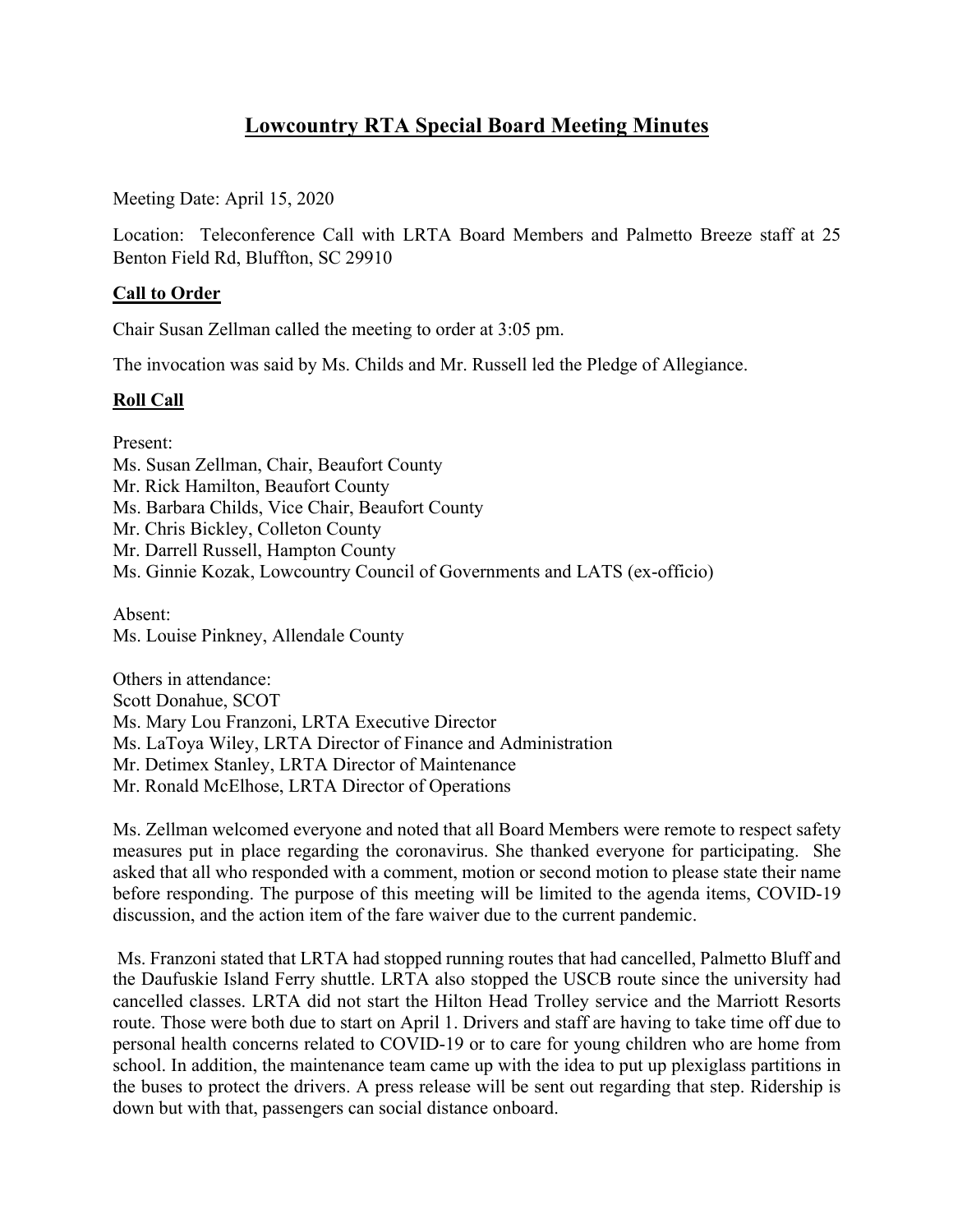Mr. Bickley asked if LRTA was disinfecting the buses or was taking any extraordinary precautions with that. Ms. Franzoni stated that the Utility Worker, Mr. Major, was coming in every Sunday to deep clean the entire building. He is also disinfecting buses every single day and going to Beaufort to get the buses that do not come in every day. Ms. Franzoni also stated that the drivers have supplies to disinfect their buses as well. Ms. Zellman asked what the response had been. Ms. Franzoni stated that while there are a few trips, Demand Response routes have fewer requests. Ms. Zellman asked if there were any further questions. There were not. Ms. Zellman proceeded to the action item of the fare waiver. Ms. Zellman asked Ms. Franzoni to speak on that.

Ms. Franzoni stated she was on a conference call with SCDOT and that forgoing the fares seems to be more popular for several reasons. One reason is that the passenger must stop right in front of the driver to insert their money. People are more comfortable if they can keep more of a distance from one another. Another reason is the people that count the money. There is a concern as to whether the money has the virus on it. And lastly, LRTA feels that while their passengers are doing their best by coming to work, this could be some relief to some passengers. Ms. Franzoni stated that with the CARES Act, LRTA will be able to recoup 100% of its operations cost. This will help meet with our expenses. Ms. Franzoni stated she would be comfortable with an end date for the fare waiver. She stated that it could always be extended, if needed. Ms. Zellman opened the conversation for discussion.

Mr. Russell asked if there was a resolution drafted that he could read through and Ms. Franzoni stated that none had been written.

Mr. Hamilton proposed a simple resolution. He stated that "LRTA/Palmetto Breeze waive any and all fares from present date to June 30, 2020." Ms. Franzoni agreed with that. Ms. Zellman asked if there should be a reason with it. Mr. Hamilton stated that the reason could be added; "To accommodate the safety of passengers and employees through the period of the Coronavirus pandemic and in recognition of the fact that the fares lost will be recouped through the governments CARES Act." Ms. Zellman wanted to reiterate the resolution: "Be it resolved that LRTA waives any and all fares through June 30, 2020 to accommodate the safety of passengers and staff; fares will be recouped due to the passage of the CARES Act."

**Mr. Hamilton motioned to pass the resolution. Mr. Bickley second the motion**. **Discussion ensued.** Mr. Bickley asked Ms. Franzoni if there were other transit systems that were getting assistance from the CARES Act. Ms. Franzoni stated that we were not alone and that most of the systems in South Carolina were doing this. Ms. Franzoni did want to state LRTA was not going to be recouping the money from fares. How the grants work versus the legislation that was passed, LRTA will be receiving 100% of operating cost. Ms. Zellman said in going back to the original motion, if we went back and stated, "In light of the fact that the operating cost will be recouped". Ms. Kozak suggested the word "recovered". Mr. Russell suggested "funded through the CARES Act". Ms. Zellman asked Ms. Franzoni what should be used. Ms. Franzoni stated that 'funded' would be fine. Ms. Zellman asked Mr. Hamilton if he consented to the revision. Mr. Hamilton did. Mr. Bickley agreed with it as well.

Ms. Zellman asked if the dates were okay at June 30,2020 or if it should be 60 days. Mr. Bickley asked if the CARES Act would cover LRTA until June 30. Ms. Franzoni stated that it would. Mr. Bickley stated that June 30 would be a good end date. Ms. Childs agreed with the end date and